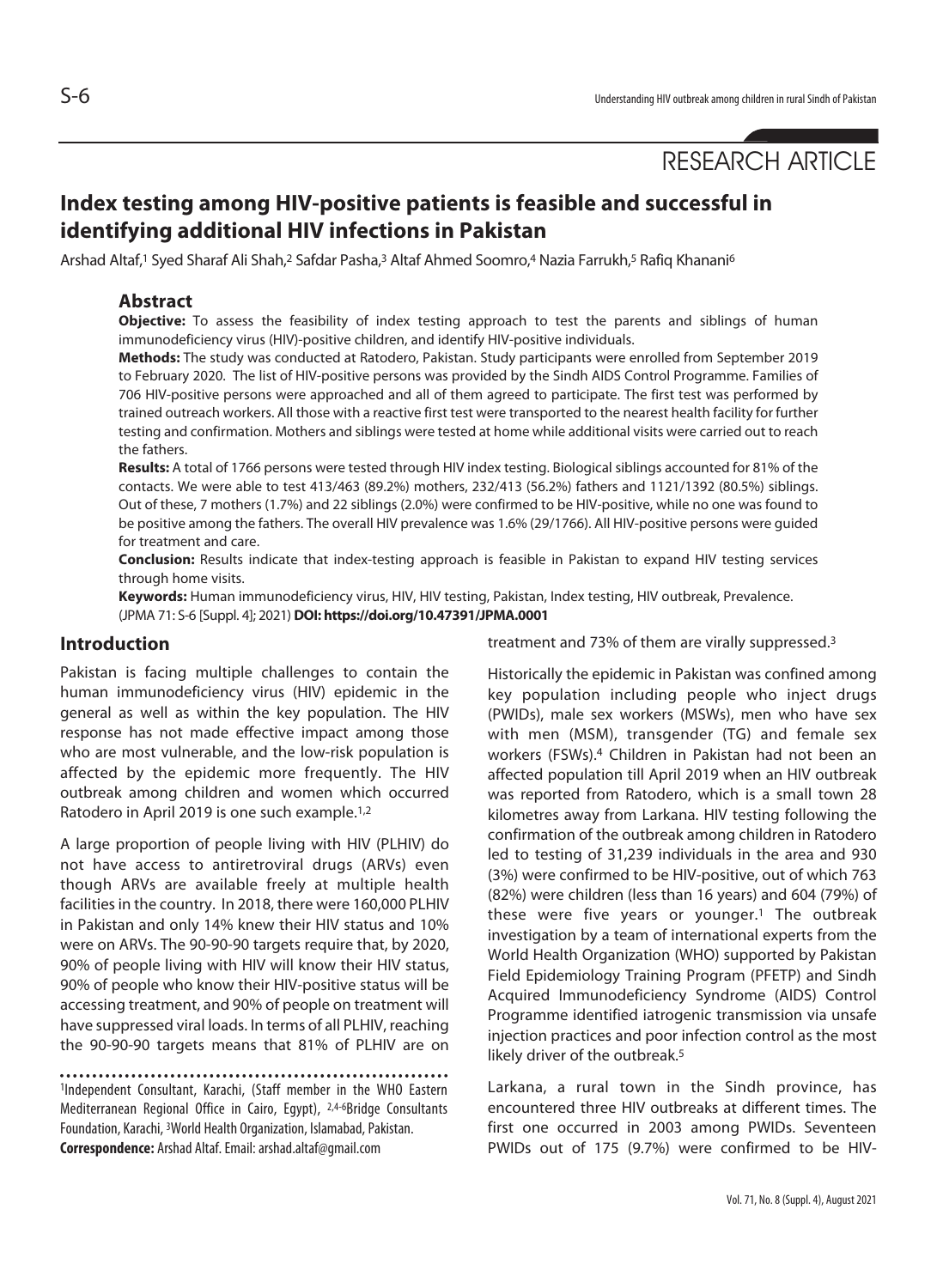positive.6 In the second outbreak in 2019, 19 out of 20 (95%) dialysis patients were found to be HIV-positive.7

After the HIV outbreak in Ratodero, a community engagement project was initiated to educate and counsel the affected community, link HIV-positive children and adults to care and treatment, and support and follow up for ARV adherence and prevention of loss-to-follow-up. Majority of mothers whose children were diagnosed as HIV-positive did not know their HIV status.

According to WHO, index testing is often referred to as index case, index patient or index partner HIV testing. This is a focused HIV testing service (HTS) approach in which the household, family members (including children) and partners of people diagnosed with HIV are offered HTS.8 This study was conducted to test the feasibility of using index testing approach to test the parents and siblings of HIV-positive children, identify HIV-positive individuals and link them to treatment, care and support in Ratodero, Pakistan.

# **Methods**

Bridge Consultants Foundation was subcontracted in June 2019 to implement this project in Ratodero, Pakistan. Bridge is a non-governmental organisation (NGO) registered as a trust in Pakistan since 2004. It works in prevention and control of communicable diseases including HIV and tuberculosis. Index clients were identified from two sources: 1) through the list of HIVpositive persons diagnosed through HIV testing initiatives provided by the Sindh AIDS Control Programme; 2) visits of homes in the community by outreach workers of the project. The data was collected from 1st September 2019 till 20th February 2020.

#### **Implementation site**

Ratodero is a small town with an estimated population of 150,000-200,000. It is also a taluka situated in district Larkana of Sindh province. A 'taluka' is a term used for any administrative unit within a district in Sindh province of Pakistan. The approximate population of Larkana district is 1.5 million persons.<sup>9</sup> The average household size in Ratodero has been documented as 8.5 persons and approximately 55% of the population lives below the poverty line.10

#### **HIV index testing process**

The mobile team comprising of a trained female counsellor and male laboratory technician offered free HIV testing to mothers, fathers and siblings of HIV-positive children who did not know their HIV status. Home visits were conducted by the project team. In instances where fathers/husbands

were not available and had gone out for their livelihood, another attempt was made. If they could not be contacted on the second home visit, they were traced by going to the agriculture fields. After getting informed consent from the participants, a drop of blood was obtained under aseptic conditions by pricking the index finger. The test was conducted using Alere™ HIV Combo rapid diagnostic testing kit prequalified by WHO. Privacy and confidentiality was ensured during the process. Details of each individual was collected in a register which remained accessible to the person collecting the data during the day time, which she/he would bring it back to the site office and keep in a locked drawer, which was accessible by her/him and the project manager. Each household had at least one room which was used for pre- and post-test counselling. The project's van was used for this purpose for males who were tested in the fields. Those who tested negative were counselled and reassured. Those whose first test was reactive were transported in the project vehicle to HIV testing and treatment centre of Ratodero taluka hospital for confirmatory tests. If the family was residing in Ratodero town it took approximately 15 minutes to transport the person to the health facility for further testing. If the family was residing in villages around Ratodero town, it took 30- 40 minutes to transport the person to the health facility. The other two tests could not be performed in the field according to the instructions from the Sindh AIDS Control Programme — each positive person had to be brought to the health facility.

Further two tests were performed using SD Bioline HIV-1/2 3.0 and Uni-Gold™ HIV rapid diagnostic kits which were also WHO prequalified. Individuals reactive on all three tests were diagnosed as HIV-positive and were registered for treatment at Ratodero ARV centre on the same day. The whole index testing process was monitored by the project manager on regular basis.

# **Ethics**

The data was collected with help of list of HIV-positive children provided by the Sindh AIDS Control Programme. Informed consent was obtained before the home visit from all PLHIV who were identified as index clients and their parents. Informed consent was also obtained from all those who were tested for HIV in the index testing model. Consent was taken from the parents or guardians of the children present at the homes. Ethical clearance for the study was obtained from the Ethical Review Committee of Bridge Consultants Foundation.

# **Results**

A total of 726 index clients were identified during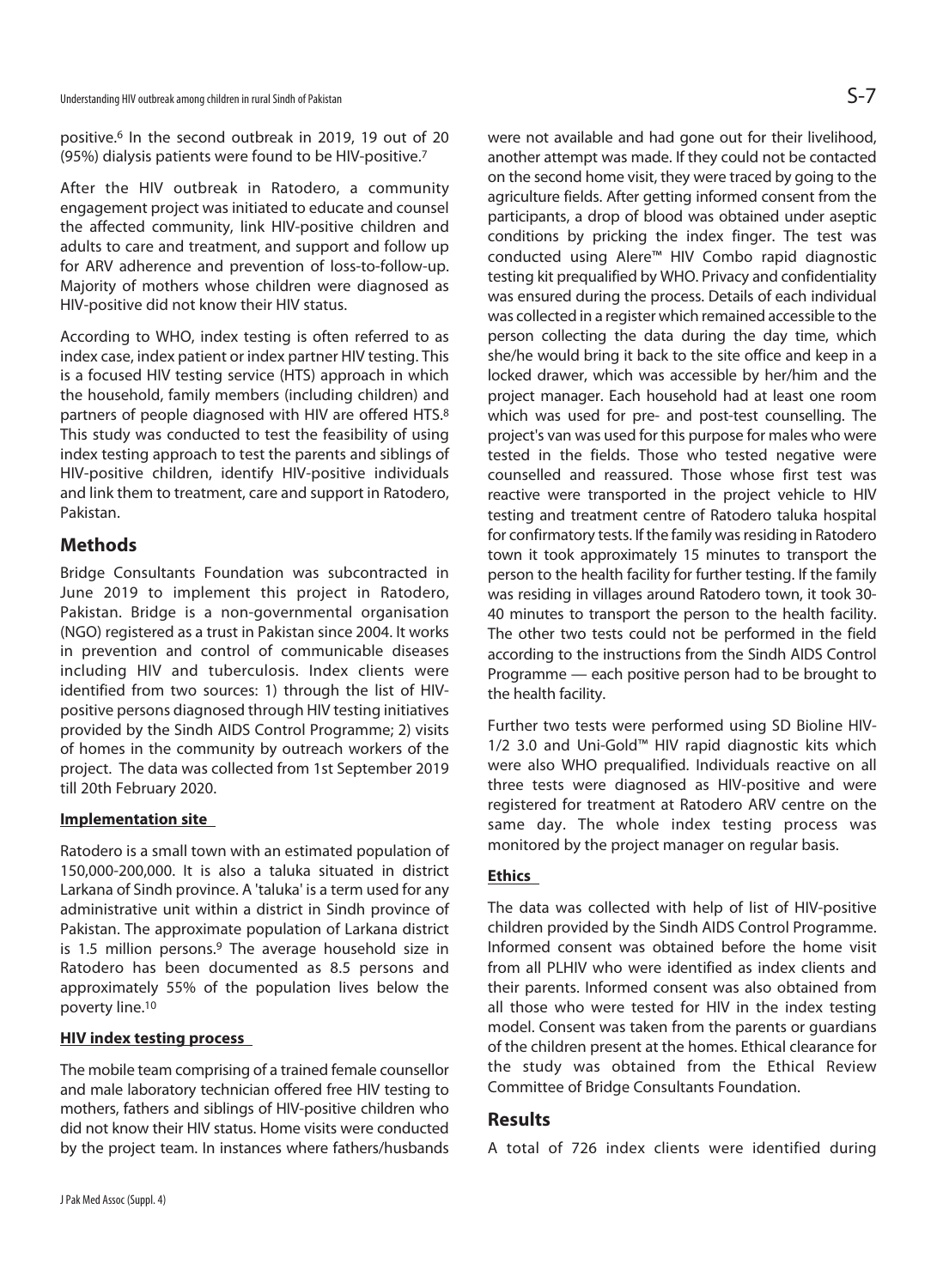S-8 Understanding HIV outbreak among children in rural Sindh of Pakistan



**Figure-1:** Testing services utilising the human immunodeficiency virus (HIV) index testing approach.

September 2019 and February 2020. Out of these 726, 106 were adults and 621 were children. A total of 463 mothers, 404 fathers and 1392 siblings of the index contacts had not been tested for HIV previously. The index contacts were contacted and consented for HIV testing and home visits. Home and community field visits helped in testing 413/463 (89.2%) mothers, 232/404 (56.2%) fathers and 1121/1392 (80.5%) siblings. Out of these 1766 clients seven mothers (1.7%), 22 siblings (2.0%) were confirmed HIV positive (Figure-1). The age range of the HIV-positive mothers was 18-36 years, while those of siblings was 3 months to 14 years. Of the siblings, 11 were males and 11 were females. None of the fathers were HIV-positive. The overall HV positivity was 1.6% (29/1766).

There were no refusals for the testing. However, some fathers could not be tested because of their absence at home at the time of mobile team visit, as majority of the men worked during the day time.

The husbands of six HIV-positive mothers were HIV-

negative. One could not be traced as he was out of the country for work.

#### **Discussion**

The study demonstrates that HIV index testing approach is feasible in Pakistan to provide HIV testing services to families including parents and siblings through home visits, as has been done in the past in Lesotho and Kenya.11,12 There were no refusals in our study. Another important finding was that while HIV-positivity rate among index contact siblings (2.0%) and mothers (1.6%) was high, it was zero among fathers.

A few important findings have to be highlighted and questioned. First question is that mothers were found to be positive, while none of the fathers have been, even though 89% of the mothers and 57% of the fathers of HIVpositive children were traced. The husbands of six HIV positive mothers were HIV-negative while one could not be traced as he was working out of Pakistan. While we did not ask any questions related to sexual practices, we want to cautiously state that these HIV-positive women did not seem to have any other partner besides their husbands. In spite of our best efforts which comprised of two home visits

and two visits of the agricultural fields outside of home community visits to trace the fathers, we were able to get hold of a little over half of them. It is possible that the remaining were working in localities beyond our project's outreach hence were missed.

One of the key risk factors identified during the 2019 outbreak was exposure to unsafe therapeutic injections.8 In a paper published in 2019 WHO had presented findings of a review of injection practices based on Demographic Health Survey (DHS) data of 42 countries.13 One of its important findings was that women tend to receive more injections and while the annual number of unsafe injections reduced in 81% of countries, in Pakistan the number of unsafe injections was the highest and did not decrease between 2006 and 2012. The paper also reported that the number of unsafe injections was one of the highest in Pakistan among 16 countries and among females, unsafe injections did not change substantially between 2006 and 2012 (0.71 per person per year and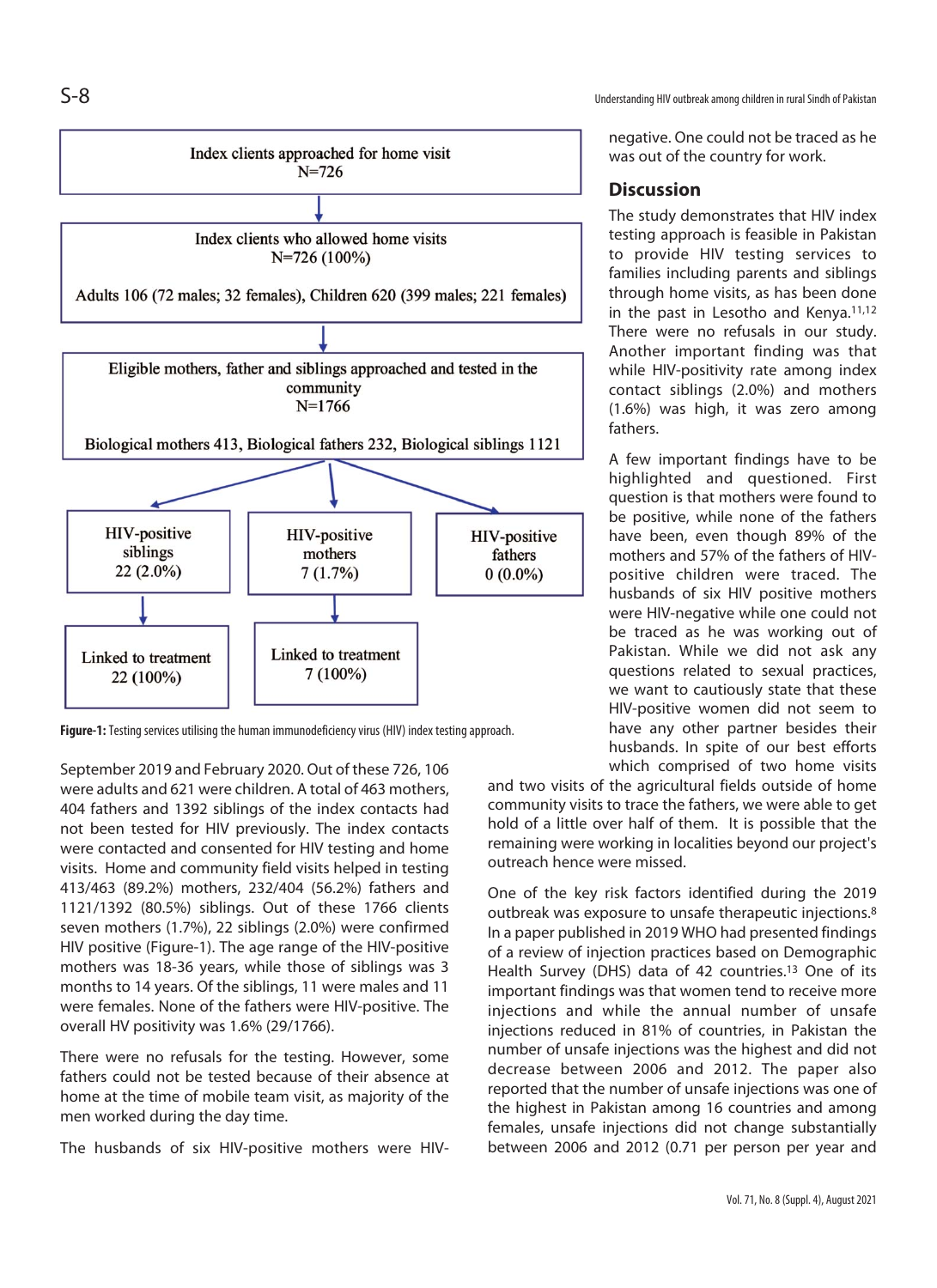#### 0.80 per person per year, respectively).<sup>13</sup>

Janjua et al had estimated the prevalence and risk factors associated with hepatitis C infection among men and women in Karachi. In their findings, they had reported that among women, hepatitis C infection was significantly associated with increasing age, ethnicity, having received ? two blood transfusions [adjusted odd ratio=2.32], > five injections [adjusted odds ratio=1.47],  $\geq$  three hospitalisations and dental treatment. While the risk factors for men were extramarital sex, at least once a week shave form barber, hospitalisation and increasing age.14 We spoke with two family physicians who work as general practitioners (GPs) in an urban setting. Anecdotal evidence (after speaking to two GPs) suggests that women tend to visit GPs more compared to men because they also take small children to GPs while their husbands are away earning a livelihood. It is quite possible that during those visits women also seek healthcare for their problems and this could be one of the reasons that they receive more therapeutic injections or intravenous infusions.

What is perplexing is why there is low infectivity among fathers of index cases even though we were able to trace 57% of them. Our hypothesis is that in this particular case we may have missed some of the HIV-positive fathers as some of them may not be residing in Ratodero or may be working outside the area in a different town or country and may not be exposed to unsafe healthcare practices. We suggest further research on this issue.

Index testing can be an effective approach in order to increase the yield of HIV testing (first 90 of the 90-90-90 targets) in a country like Pakistan where only 14% know their status. Index testing can also be expanded among key population to target their stable partners especially stable partners of MSM and TGs and spouses of HIVpositive PWIDs. Sindh AIDS Control Programme had established 46 sentinel sites in the province. Healthcare providers in these public facilities were trained on management of sexually transmitted infections and HIV counselling and testing. However, these sentinel sites were never optimally utilised even when free hepatitis B and hepatitis C testing was offered. WHO 2019 HIV testing guidelines recommend differentiated HIV testing services which is a strategic mix of tailored approaches depending on each community/key population. Social network-based approach, community-based testing, provider-initiated testing, task-sharing-testing by lay providers and HIV selftesting are some of the approaches that can be used in Pakistan.<sup>15</sup> Private practitioners working as GPs in Pakistan can be trained to exploit provider initiated counselling and testing.

Our study had a number of limitations. First, we could not capture behavioural data. We were also not able to reach out many fathers. When we started index testing, each family insisted upon us to screen the children of their relatives which would have meant screening at least 2500-3000 adults and children for which we did not have the kits or the human resource. But given the ground situation, that would have helped in identifying more HIVpositive persons from the community. Although we had referred them to the nearby Rural Health Centre, our experience has informed us that only referral does not work that well in Pakistan.

Based on our experience we sum up with two recommendations. First is to provincial and national AIDS Control Programmes, policy makers, UN partners and others that index testing should be expanded to its full capacity, as there may be many such endemic pockets in the country that have not been identified. This approach will help in identifying HIV positive at the community level. Second, index testing should immediately be instituted to approach, test and link partners of key population to treatment and support.

**Acknowledgement:** We are thankful to Sindh AIDS Control Programme for providing the testing kits to conduct this study. We are extremely grateful to UNICEF for providing financial support to implement this community engagement project.

**Disclaimer:** None.

**Conflicts of Interest:** None.

**Funding Disclosure:** None.

#### **References**

- 1. Mir F, Mahmood F, Siddiqui AR, Baqi S, Abidi SH, Kazi AM et al. HIV infection predominantly affecting children in Sindh, Pakistan, 2019: a cross sectional study of an outbreak. Lancet Infect Dis 2020;20:362-70. doi: 10.1016/S1473-3099(19)30743-1.
- 2. Altaf A, Iqbal S, Shah SA. A third major human immunodeficiency virus (HIV) outbreak in Larkana, Pakistan: caused by unsafe injection practices. J Pak Med Assoc 2019;69:1068-9.
- 3. UNAIDS. Pakistan country page. [Internet] [cited 2020 Mar 03] Available from: https://www.unaids.org/en/regionscountries/ countries/pakistan.
- 4. Reza T, Melesse DY, Shafer LA, Salim M, Altaf A, Sonia A, et al. Patterns and trends in Pakistan's heterogeneous HIV epidemic. Sex Transm Infect 2013;89(Suppl 2):ii4-10. doi: 10.1136/sextrans-2012-050872.
- 5. WHO. Disease outbreak news-HIV cases Pakistan 2019 [Internet] 2019 Jul 03 [cited 2021 Mar 03]. Available from: https://www.who.int/csr/don/03-july-2019-hiv-cases-pakistan/en/.
- 6. Shah SA, Altaf A, Mujeeb SA, Memon A. An outbreak of HIV infection among injection drug users in a small town in Pakistan: potential for national implications. Int J STD AIDS 2004;15:209.
- 7. Altaf A, Pasha S, Vermund S, Shah SA. Second outbreak of HIV in Larkana. J Pak Med Assoc 2016;66:1510-1.